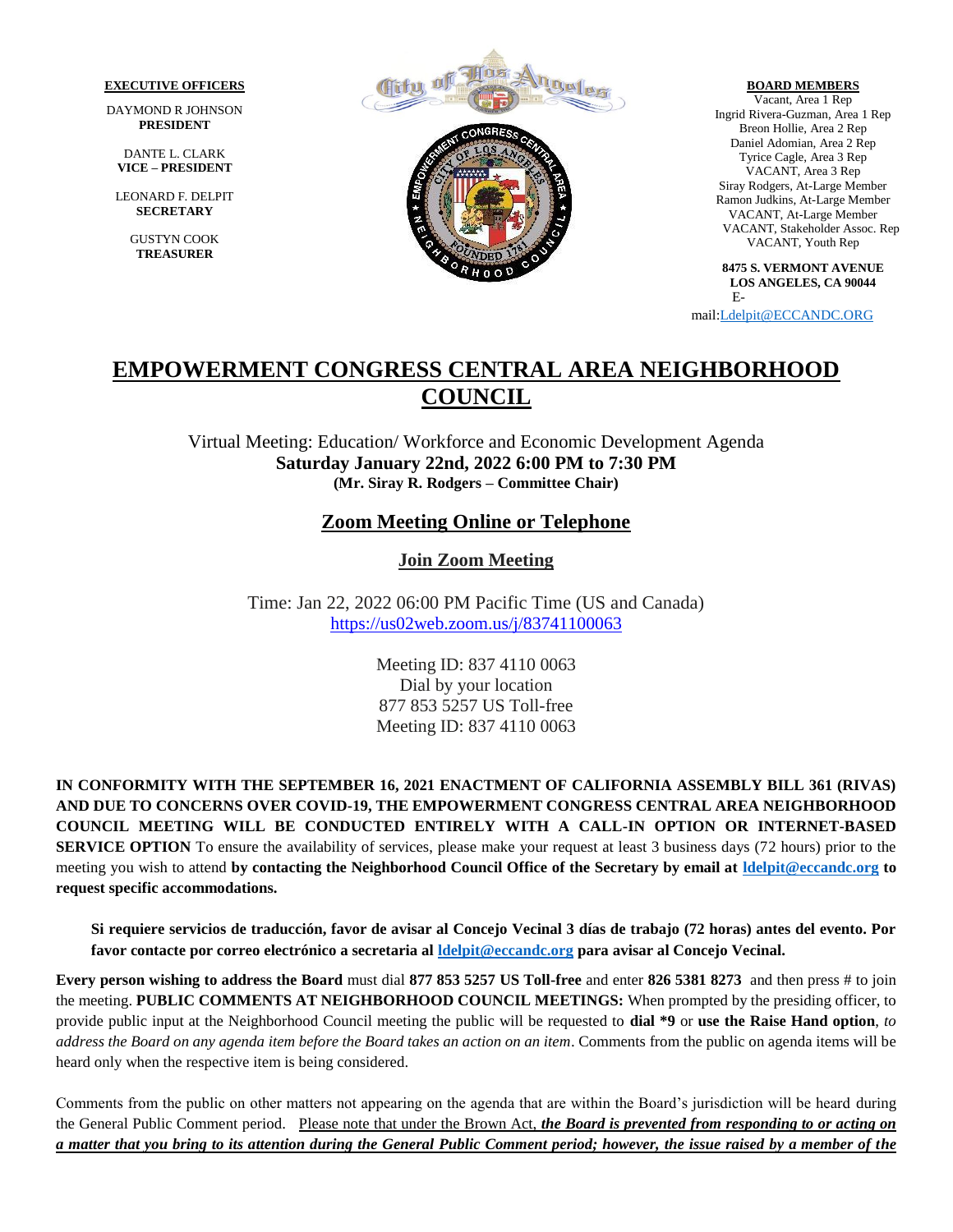*public may become the subject of a future Board meeting*. **Public comment is limited 2 minutes per speaker,** unless adjusted by the presiding officer of the Board.

### **Notice to Paid Representatives -**

If you are compensated to monitor, attend, or speak at this meeting, City law may require you to register as a lobbyist and report your activity. See Los Angeles Municipal Code Section 48.01 et seq. More information is available at ethics.lacity.org/lobbying. For assistance, please contact the Ethics Commission at (213) 978-1960 or ethics.commission@lacity.org

**AB 361 Updates**: Public comment cannot be required to be submitted in advance of the meeting; only real-time public comment is required. If there are any broadcasting interruptions that prevent the public from observing or hearing the meeting, the meeting must be recessed or adjourned. If members of the public are unable to provide public comment or be heard due to issues within the Neighborhood Council's control, the meeting must be recessed or adjourned*.* **Any messaging or virtual background is in the control of the individual board member in their personal capacity and does not reflect any formal position of the Neighborhood Council or the City of Los Angeles**

The Neighborhood Council system enables meaningful civic participation for all Angelenos and serves as a voice for improving government responsiveness to local communities and their needs. We are an advisory body to the City of Los Angeles, comprised of stakeholder volunteers who are devoted to the mission of improving our communities.

**I. Call To Order & ROLL CALL:** This committee meeting of the Education/ Workforce and Economic Development has been called in an abundance of caution to satisfy the Ralph M. Brown Act. The Education/ Workforce and Economic Development are standing committees of the Empowerment Congress Central Area Neighborhood Development Council (ECCANDC) and are **advisory in nature to the board.** Any decisions made at this meeting **are not considered board actions** and shall go back only **as recommendations** to the ECCANDC board for a final vote at a regular or special board meeting.

| Н.    | <b>Chair Report</b>                                                      | (Committee Chair)      |
|-------|--------------------------------------------------------------------------|------------------------|
| III.  | <b>Guest Speaker from Neighborhood Sustainability Alliance</b>           | (Ms. Lisa Hart)        |
|       | (informational session re. Cool Blocks Project) (nesa.la/cool blocks la) |                        |
| IV.   | <b>LAUSD Community Impact Statement and SEEDS Program</b>                | (Committee Discussion) |
|       | (discussion of taskforce and statement)                                  |                        |
| v.    | <b>Community Outreach Responsibilities</b>                               | (Committee Discussion) |
|       | (discussion, outreach, and assignments)                                  |                        |
| VI.   | <b>School Gardens Initiative and Outreach</b>                            | (Committee Discussion) |
|       | (assignments and program directives)                                     |                        |
| VII.  | <b>Reports and Announcements / Closing Remarks</b>                       | (Committee)            |
| VIII. | <b>Adjournment</b>                                                       | (Committee Chair)      |

### **Next Committee Meeting – TBA**

**THE AMERICAN WITH DISABILITIES ACT -** As a covered entity under Title II of the Americans with Disabilities Act, the City of Los Angeles does not discriminate on the basis of disability and upon request will provide reasonable accommodation to ensure equal access to its programs, services, and activities. Sign language interpreters assisted listening devices, or other auxiliary aids and/or services may be provided upon request. To ensure availability of services, please make your request at least 3 business days (72 hours) prior to the meeting by contacting the Department of Neighborhood Empowerment by calling (213) 978-1551 or email: [NCsupport@lacity.org](mailto:NCsupport@lacity.org)

**PUBLIC ACCESS OF RECORD -** In compliance with **government Code section 54957.5**, non-exempt writings that are distributed to a majority or all of the Board in advance of a meeting may be viewed at Neighborhood Council Office Space **8475 S. Vermont Avenue 2nd Floor**| **Los Angeles, Ca 90044**, at our website: [www.eccandc.org](http://www.eccandc.org/) or at the scheduled meeting. In addition, if you would like a copy of any record related to an item on the agenda, **please contact Leonard Delpit, Office of the Secretary at** [ldelpit@eccandc.org.](mailto:ldelpit@eccandc.org)

**PUBLIC POSTING OF AGENDAS** – ECCANDC agendas are posted for public review as follows: **[www.eccandc.org](http://www.eccandc.org/)** You can also receive agendas via email by subscribing to L.A. City's Early Notification System at <https://www.lacity.org/subscriptions>

**RECONSIDERATION AND GRIEVANCE PROCESS –** For information on the NC's process for board action reconsideration, stakeholder grievance policy, or any other procedural matters related to this Council, please consult the ECCANDC Bylaws. The Bylaws